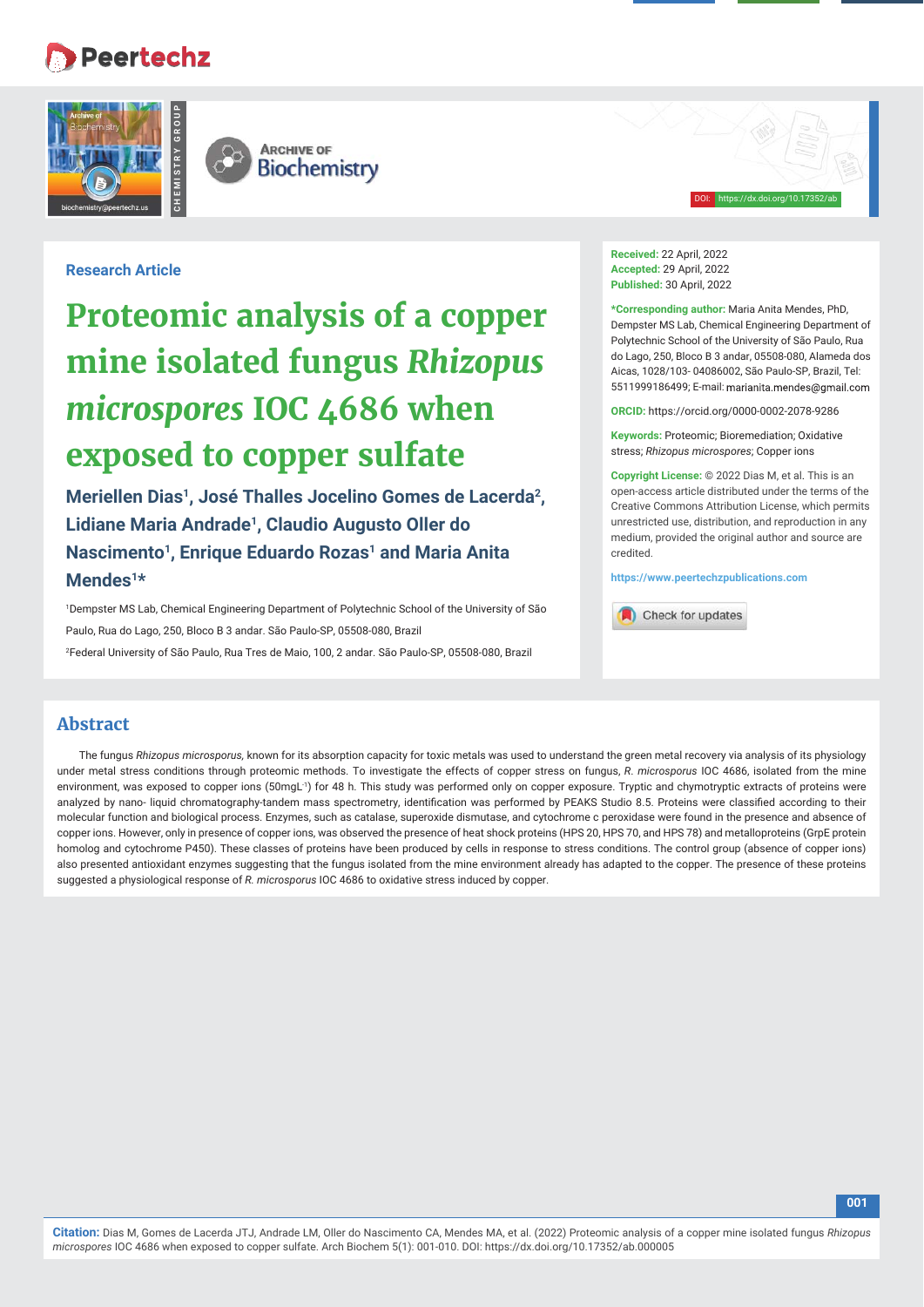

## **Introduction**

Oxidative stress is the unbalance in the regulatory system that causes physiological alteration of microorganisms to compensate for the changing environment by generating molecules to neutralize radical species through oxygen metabolism [1]. The oxidative stress of microorganisms has aroused great interest due to the relationship between the physiological responses and the damage suffered by cellular metabolism.

Toxic metals, when exceeding the resistance capacity of organisms, induce physiological damage that interferes in biological processes, such as enzymatic activity, DNA transcription, and translation or cell integrity. In general, metals such as copper and chromium, despite having an important role in biochemistry, can be toxic at high concentrations [2].

The expansion of mining processes has quantitatively increased the complexity of toxic waste released into the environment. In this sense, the extraction of copper, mainly in Brazil, increased by 90% between 1998 and 2015 due to primary and secondary copper production. Thus, it was estimated that in 2030, national metal production will reach up to 374,000 tons/year, and Brazilian reserves were estimated at 21 million tons [3]. Screening of processes to reduce the environmental damage produced by toxic metals has intensified in recent years. Some studies have investigated the application of microorganisms, such as bacteria, microalgae, and fungi, in bioremediation processes, which have been adapted to reduce toxic metal concentrations [4,5]. In general, compared with conventional methods such as precipitation, reverse osmosis,

or ion exchange, 50-65% of the costs could be saved by applying bioremediation to treat the soil Pb- polluted [2].

Filamentous fungi are a versatile group in bioremediation processes, as they can grow under extreme temperatures, nutrient availability, toxic metal conditions, and pH variations (Anand, et al. 2006). Filamentous fungi react differently when exposed to pollutants, producing upregulation or downregulation responses through organic compounds, mainly proteins, although their use requires a complete understanding of response mechanisms [6]. Protein response, such as heat shock and Superoxide dismutase is used as conventional biomarkers due to the well-characterized presence in oxidoreductive intracellular alterations [7]. *Rhizopus* is a fungus genus known for its ability to sequester and precipitate metals, producing intracellular and extracellular enzymes which can be used for metal recovery from contaminated soils [8,9].

Proteomics is one of the most recent techniques used in the identification of new biomarkers, which can be proteins or other cellular components that react specifically to the presence of a pollutant, indicating environmental damage [10]. Therefore, proteomics approaches provide remarkable information on protein expression in different environments (e.g., polluted and unpolluted), enabling the use of proteins as biomarkers  $[7,10]$ . The present work studied the proteomic profile from *R. microsporus* strain IOC 4686 grown in the presence of copper. NanoLC-MS/MS system was used to identify proteins  $Cu<sup>2+</sup>$  response. This study aimed to use proteomic profiles to better understand of bioremediation process and improve the in-situ bioremediation.

**002**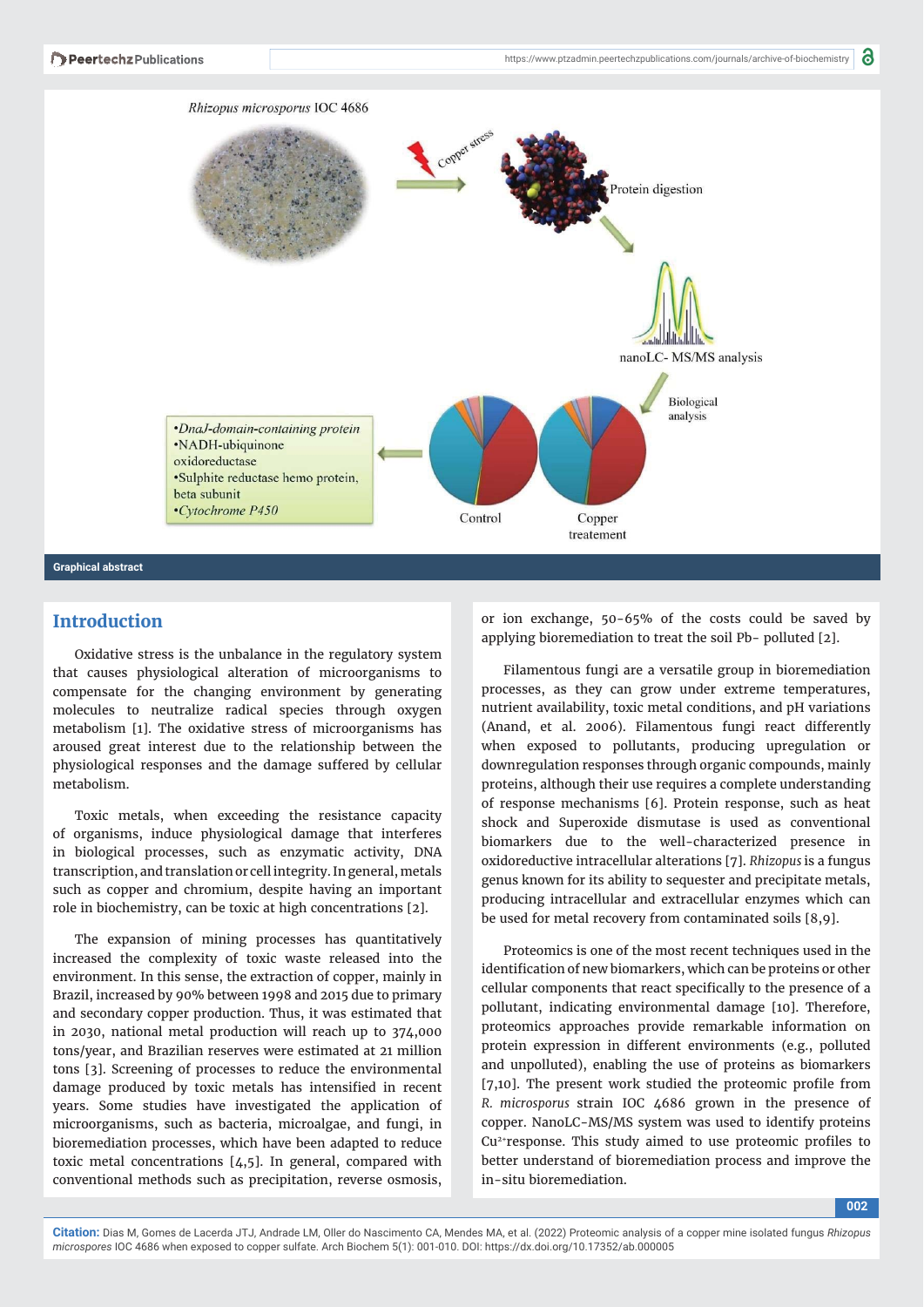### **Materials and methods**

#### *R. microsporus* **fungus**

*R. microsporus* strain IOC 4686 was isolated from a mine environment (local copper concentration of about 80mgkg 1 ) located in Pará, Brazil. Fungal identification was performed using the MALDI-TOF Score: 2.216) BioTyper 3.1 database (Bruker Daltonics, Germany) [11]. Isolated fungal strains were morphologically identified by FioCruz Institute and kept in its filamentous fungus collection.

#### **Fungal growth and inhibition**

The fungus was inoculated and maintained in Potato Dextrose Agar (PDA), Sigma Aldrich solution (42gL-1). The inoculum was performed using the spores collected after 10 days at  $25^{\circ}$ C, from solid culture. The spores  $(6.7 \times 10^6 / \text{ mL}^{-})$ were suspended in glycerol solution (20% v/v), and stored at -80°C [4]. These inoculums were used in the fungal growth and inhibitory concentration tests.

Fungal growth inhibition was determined by exposing *R. microsporus* IOC 4686 to a PDB medium containing copper ions (5-120mgL-1) [12,13], at 30°C for 80h under 150rpm.

Biomass was determined by sampling 5ml every 8h, filtering in 0.45-μm pore membranes (Merck Millipore). After filtration, the membranes were microwaved at 228W for 15min and weighed to obtain the fungal mass [14]. The weight obtained for each sampling was used to calculate the growth rate. It was plotted the time of reaction by the weight of biomass.

To determine stress induced by copper, the fungus was grown in a PDB medium in the absence (control group) and presence of 50mgL-1 of copper ions (treated group). The experiments were carried out in triplicate.

#### **Determination of copper biosorption**

To determine metal ion absorption, the supernatants of cultures were collected after 48 and 60 h of growth in a medium containing 50mgL-1 of copper ions. Elemental composition was determined directly by the EDX instrument (Epsilon 3-XL-PANalytical) operated in 50kV, 99μA, standard detector, air drag medium configuration. Samples and standards were dispensed in 32 mm diameter vessels fitted with a 6µm polypropylene (PP) film.

#### **Proteomic analysis**

Fungus biomass was collected and lyophilized for protein extraction. Proteins were extracted by cell disruption by adding 50 μL of 70% formic acid (MS grade) to each sample (0.2mg) and shaken for 2min. Then, 50μL of acetonitrile was added, and samples were sonicated (Ultronique-Q30140A) for 15min at room temperature. The extracts were centrifuged (Mini Spin-Eppendorf) at 17,400×g for 30min at 6°C, and supernatants were collected for protein quantification. Protein concentrations were determined by measuring the absorbance at 595nm in a spectrophotometer (UV2600, Shimadzu) using the Bradford assay (Sigma-Aldrich) with bovine serum albumin as standard [15].

#### Identification of proteins by nanoLC-tandem mass spec**trometry**

Protein extract samples (2mg) were digested in a 1:50 (enzyme: substrate) ratio using two enzymes, trypsin (Sigma-Aldrich) and chymotrypsin (Roth). Trypsin was prepared in 400µL of NH4HCO3 solution (50mM) to reach a final concentration of 0.05μg μL-1, according to the manufacturer's instructions. Subsequently, 5μL of the trypsin solution was added to each sample and incubated at 37°C for 24h. Chymotrypsin digestion of protein was performed by adding 50 μL of enzyme solution to each sample, incubating at 25°C for 24h. The digestion was stopped by adding 10μL of 10% (v/v) trifluoroacetic acid (TFA- Sigma-Aldrich) solution for 90min, at 37°C and 30°C for trypsin for chymotrypsin, respectively.

The peptides solution of each digestion was analyzed separately, using a nanoLC System (Thermo Fisher Scientific), containing a PepMap column (15cm×75μm; Thermo Scientific) by using a gradient from 2 to 98% (v/v) acetonitrile with 0.1% TFA for 180 min [5,16] and ESI-Q-TOF mass spectrometry (Impact II mass spectrometer Bruker Daltonics) The nanoLC-ESI-Q-TOF system was operated in extracted ion mode, and chromatograms and full- scan MS spectra were acquired at a rate of 0.5Hz. MS precursors and MS/MS product ions were acquired over a 50-3000 m/z range, and the collision-induced dissociation energy ranged from 7 to 70eV.

#### **Database searching and statistical analysis**

Data file (.d) analysis was performed in PEAKS Studio 8.5 software (Bioinformatics Solutions Inc., Waterloo, Canada), and MS/MS spectra were submitted for *de novo* analysis and database search using peaks B, PTM, and Spider tools [17]. Considering that *R*. *microsporus* has a low number of curated proteins in the database, *de novo* sequenced peptides with average local confidence scores  $\geq$  50% were compared with the *R. microsporus* UniProt/TrEMBL database (53,362 sequences, downloaded in January 2021). Parameters used were precursor mass tolerance of 20 ppm; fragment mass tolerance at 0.025 Da; trypsin or chymotrypsin was set as the specific enzymes and up to two missed cleavages were required; carbamidomethylation (Cys) as fixed modification and oxidation (Met) set as variable modifications, with maximal 3 modifications per peptide in SPIDER outcomes. The combination of multiple runs (trypsin and chymotrypsin) in a single project and a database search were performed for each experimental group. A false discovery rate (FDR) threshold of 1% on the peptide-spectrum match (PSM) and at least one unique peptide was applied to protein identifications. The UniProt classification system was used to analyze all the identified proteins by specifically selecting *R*. *microsporus*, followed by ontology relations, such as molecular function, and biological process.

#### **Results**

#### **Effects of copper on the fungal growth profile**

IOC 4686 was obtained from a collection of fungi isolated from the Sossego mine environment, during the screening of the copper recovery assay. Dendrogram (Figure 1) showed

**003**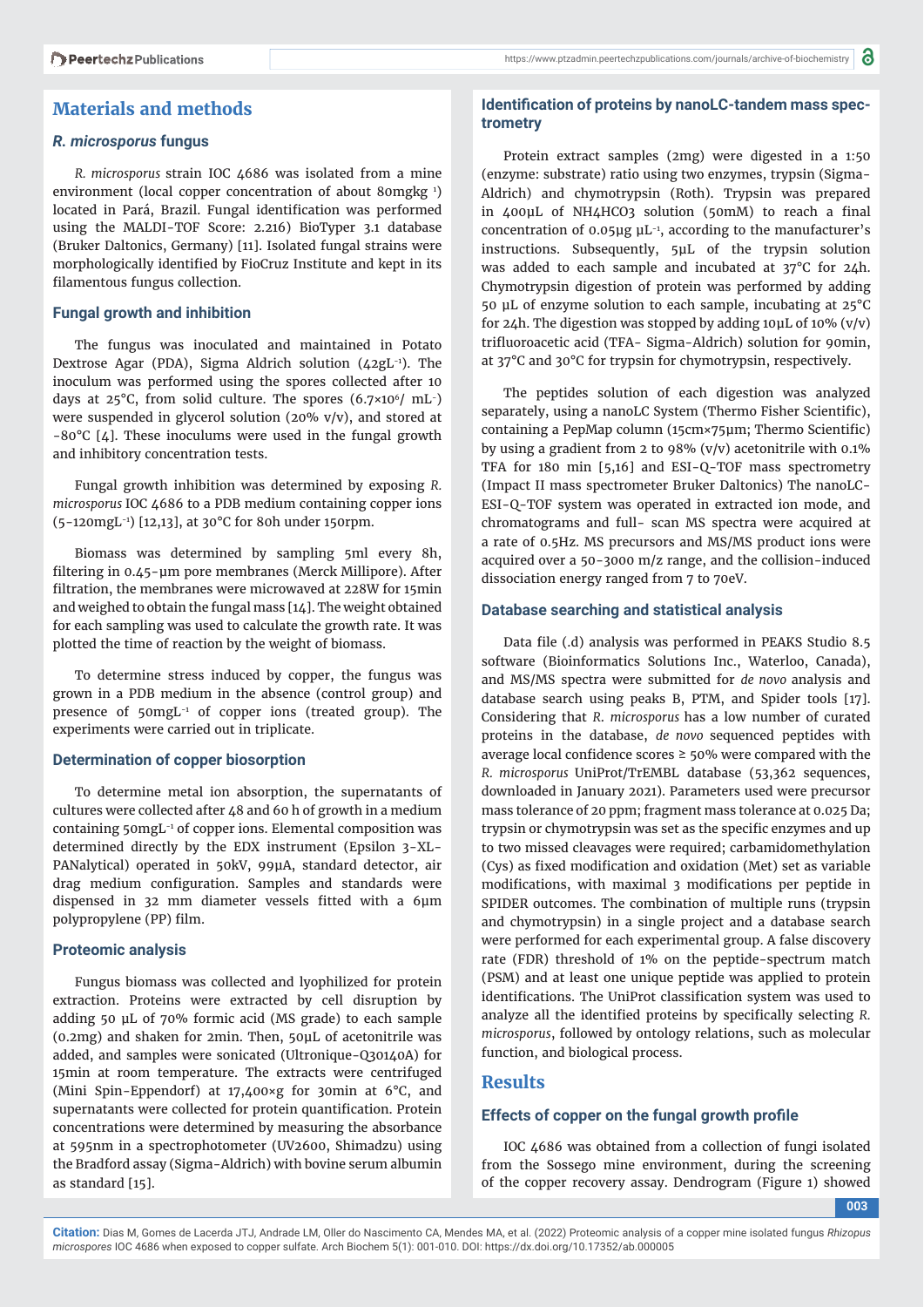genetic relation between IOC 4686 strain and other *Rhizopus species* cataloged in the Biotyper database.

*R. microsporus* showed resistance to 50mgL-1 of copper ions, close to the IC50 value (28 mg  $L^{-1}$ ). The cell growth density of  $4.66$ gL<sup>-1</sup> when exposed to a concentration of  $50$ mgL<sup>-1</sup> copper ions (Figure 2), decreased to 0.11gL-1in the higher tested concentration (125mgL-1). Based on this, 50mgL-1 of copper ions was considered to induce a non-lethal stress level for proteomic study.

In absence of copper (control), the fungus showed a rapid adaptation phase, and accelerated growth (log phase) followed by a stationary phase occurred after approximately 80h. Cultures treated with copper showed a cell growth rate 65.14% lower than the control group (Figure 3).

#### **Copper absorption**

The results showed that the *R. microsporus* IOC 4686 fungus was able to remove metal from the medium culture. Figure 4 shows the copper concentration determined at two points of fungal growth by EDX analysis, indicating that two processes were occurring. During the first 48h copper absorption process, after 60h copper desorption process.

Cells exposed to 50mgL-1 of copper ions showed the highest copper absorption (48.6% of recovery) occurred after 48h of growth, then, after 60h (Figure 4), a metal ion desorption process was observed the fungus released 6,7% of metal. The lower copper concentration in the culture after 60 h of cultivation observed suggested that the fungus releases the absorbed copper to the medium.

#### **Protein profile of** *R. microsporus* **IOC 4686 after copper exposure - Gene ontology (GO) functional enrichment.**

To compare the proteins profile in both groups (with and without copper), these proteins were assembled in a list. The protein set showed 1071 proteins in the control and 1232 proteins in the culture containing copper. The Venn diagram (Figure 5) showed that 843 proteins were common to both, mostly proteins related to the basal metabolism of the fungus.

Proteins involved in the oxidative process such as ATPcitrate (pro-S-)-lyase, pyruvate decarboxylase isozyme, Hsp71-





**Figure 2:** Inhibition growth of R. microsporus IOC 4686 after 80 h induced by copper ions.



copper ions  $(50 \text{ mg. L}^{-1})$ .



the bioprocess.

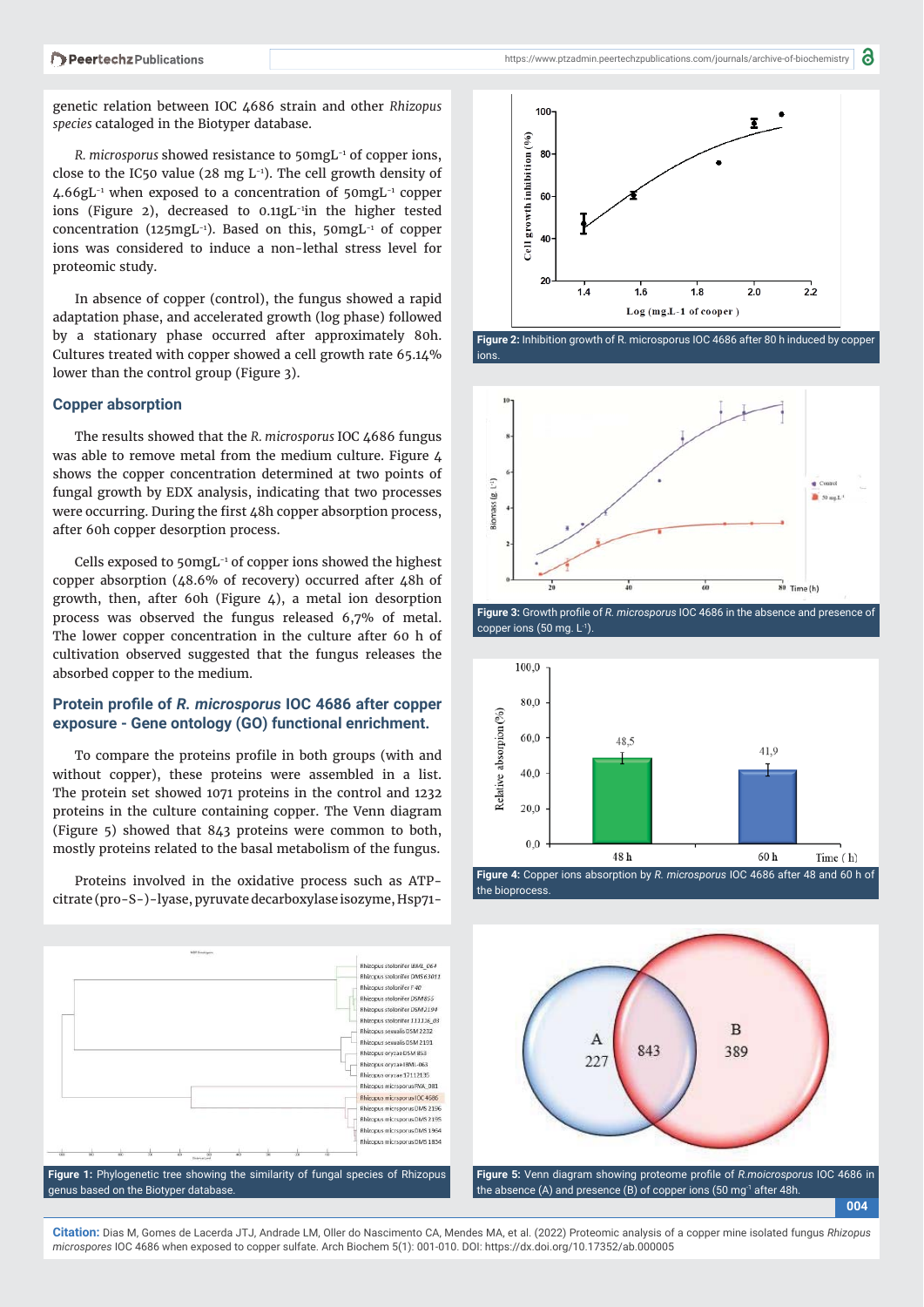#### Peertechz Publications

like protein, glyceraldehyde-3-phosphate dehydrogenase, elongation factor 1-alpha fructose-bisphosphate aldolase and ATP syntha0se subunit alpha were observed in fungi treated (Table 1).

HSPs proteins were identified in both groups, however, the HSPs, such as G-alpha protein, HSP (7, 70, 78, 90, and SSB1), and Small COP II coat GTPase were identified only in the culture containing copper (Table 1). Considering only proteins

|            | Table 1: Identification of proteins present in R. <i>microsporus IOC 4686</i> in the absence (control, marked U in the Condition Column) and presence U(marked T) of Copper. |              |                                                    |                  |
|------------|------------------------------------------------------------------------------------------------------------------------------------------------------------------------------|--------------|----------------------------------------------------|------------------|
| Access n°  | <b>Protein</b>                                                                                                                                                               | <b>Score</b> | <b>Molecular function</b>                          | <b>Condition</b> |
| A0A0A1MR01 | HSP20-like chaperone                                                                                                                                                         | 7692         | Metal ion binding                                  | (0)              |
| A0A1X0S4U4 | Policy-diphosphooligosaccharide-protein glycosyltransferase                                                                                                                  | 7512         | Metal ion binding                                  | (0)              |
| A0A1X0SDF9 | Aspartate carbamoyltransferase                                                                                                                                               | 4964         | Metal ion binding/ ATP bindi                       | (0)              |
| A0A1X0S9G4 | N(6)-L-threonylcarbamoyladenine synthase                                                                                                                                     | 5935         | Metal ion binding                                  | (0)              |
| A0A1X0RUW6 | Phosphoglycerate mutase                                                                                                                                                      | 15435        | Metal ion binding                                  | (0)              |
| A0A1X0SDI6 | Purple acid phosphatase                                                                                                                                                      | 15774        | Metal ion binding                                  | (0)              |
| A0A1X0S0W2 | ATP-citrate (pro-S-)-lyase                                                                                                                                                   | 31214        | Metal ion binding/ATP bindin                       | (0)              |
| A0A1X0RYN4 | Alpha-mannosidase                                                                                                                                                            | 5144         | Metal ion binding                                  | (0)              |
| A0A1X0RMA2 | DNA polymerase epsilon catalytic subunit                                                                                                                                     | 5664         | Binding                                            | (0)              |
| A0A1X0RUE4 | Heme peroxidase                                                                                                                                                              | 19543        | Peroxidase activity                                | (0)              |
| A0A1X0RUE0 | 3-isopropyl malate dehydratase                                                                                                                                               | 9525         | Metal ion binding                                  | (1)              |
| A0A0A1NGC3 | G-alpha protein                                                                                                                                                              | 8386         | GTP binding                                        | (1)              |
| A0A1X0SGK7 | Cytochrome c domain-containing protein                                                                                                                                       | 24886        | Metal ion binding                                  | (1)              |
| A0A1X0RL43 | Heat shock protein Hsp90                                                                                                                                                     | 11698        | ATP binding                                        | (1)              |
| A0A0A1NWB8 | Putative heat shock protein 70                                                                                                                                               | 41161        | ATP binding                                        | (1)              |
| A0A0C7BLY5 | Putative heat shock protein 78, mitochondrial                                                                                                                                | 6608         | ATP binding                                        | (1)              |
| A0A0A1PGE3 | Putative 70 kDa heat shock protein 3                                                                                                                                         | 31996        | Metal ion binding                                  | (1)              |
| A0A0C7AYE6 | Putative Heat shock protein SSB1                                                                                                                                             | 44266        | Metal ion binding                                  | (1)              |
| A0A0C7BJB6 | Putative heat shock 70kDa protein 4                                                                                                                                          | 26951        | Metal ion binding                                  | (1)              |
| A0A0C7CBA1 | Putative Hsp7-like protein                                                                                                                                                   | 13146        | ATP binding                                        | (1)              |
| A0A1X0S643 | DnaJdomain-containing protein                                                                                                                                                | 7116         | Heat shock proteins binding                        | (1)              |
| A0A1X0SDV8 | ATPase GET3                                                                                                                                                                  | 6497         | ATP binding                                        | (1)              |
| A0A0A1PEG2 | NADH-ubiquinone oxidoreductase                                                                                                                                               | 6045         | Metal ion binding                                  | (1)              |
| A0A1X0RQT6 | Cytochrome P450                                                                                                                                                              | 9498         | Integral component of<br>membrane                  | (1)              |
| A0A1X0RTY9 | Sulfite reductase hemoprotein, beta subunit                                                                                                                                  | 4349         | Metal ion binding                                  | (1)              |
| A0A1X0RLV2 | 1,4-alpha-glucan-branching enzyme                                                                                                                                            | 14599        | Cation binding                                     | (1)              |
| A0A1X0S8S2 | Cytochrome b-c1 complex subunit Rieske, mitochondrial                                                                                                                        | 11893        | Metal ion binding                                  | (1)              |
| A0A0A1PEG2 | NADH-ubiquinone oxidoreductase                                                                                                                                               | 6045         | Metal ion binding                                  | (1)              |
| A0A0A1PCJ5 | Acetohydroxy-acid reductoisomerase                                                                                                                                           | 24719        | Metal ion binding                                  | (1)              |
| A0A1X0S221 | Small COPII coat GTPase                                                                                                                                                      | 17065        | GTP binding                                        | (1)              |
| A0A0A1NP16 | Succinate-CoA ligase subunit beta                                                                                                                                            | 15731        | Metal ion binding/ ATP binding/<br>ligase activity | (0,1)            |
| A0A0A1P8W9 | COX5A-domain-containing protein                                                                                                                                              | 20723        | Metal ion binding                                  | (0,1)            |
| A0A1X0RTE9 | Peptide hydrolase                                                                                                                                                            | 18098        | Metal ion binding                                  | (0,1)            |
| A0A0A1NN97 | Pyruvate carboxylase                                                                                                                                                         | 30204        | Metal ion binding                                  | (0,1)            |
| A0A0A1NJK0 | Cytochrome c                                                                                                                                                                 | 24360        | Metal ion binding                                  | (0,1)            |
| A0A1X0SC07 | Hsp7-like protein                                                                                                                                                            | 29292        | ATP binding                                        | (0,1)            |
| A0A1X0RRK5 | Heat shock protein 70                                                                                                                                                        | 30048        | ATP binding                                        | (0,1)            |
| A0A0A1PIV1 | Heat shock protein 90-1                                                                                                                                                      | 26970        | ATP binding                                        | (0,1)            |
| A0A0A1NFK8 | Hsp60-like protein                                                                                                                                                           | 17266        | ATP binding                                        | (0,1)            |
| A0A0A1NFK8 | HSP70-domain-containing protein                                                                                                                                              | 14461        | ATP binding                                        | (0,1)            |
| A0A1X0RP71 | Hsp71-like protein                                                                                                                                                           | 31992        | ATP binding                                        | (0,1)            |
| A0A0C7BYC4 | Catalase                                                                                                                                                                     | 12324        | Metal ion binding                                  | (0,1)            |
| A0A1X0SGK7 | Cytochrome c domain-containing protein                                                                                                                                       | 14393        | Metal ion binding                                  | (0,1)            |
|            |                                                                                                                                                                              |              |                                                    | 005              |

**Table 1:** Identifi cation of proteins present in *R. microsporus* IOC 4686 in the absence (control, marked "0" in the "Condition" column) and presence 0(marked "1") of copper.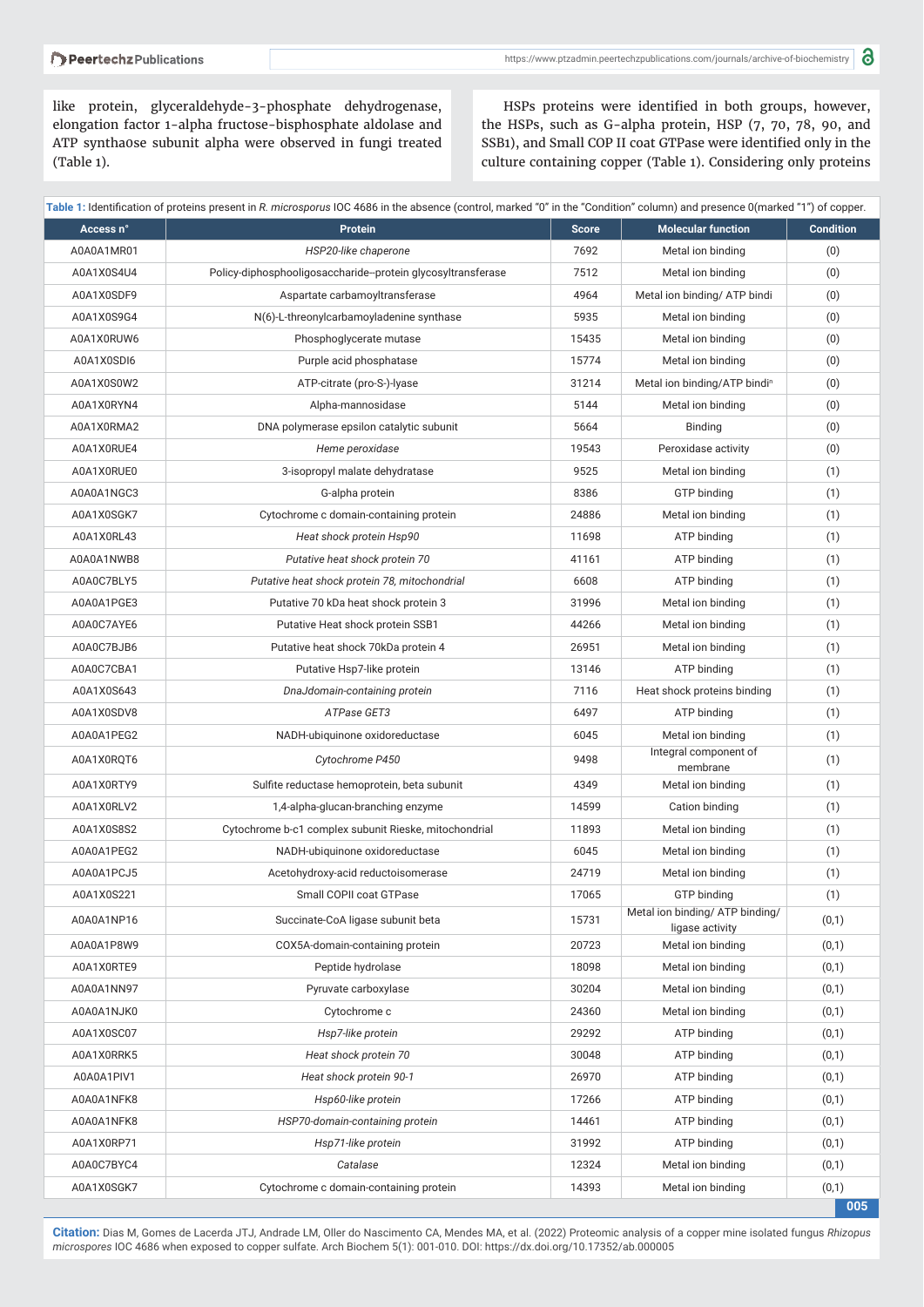#### Peertechz Publications

identified under stress conditions induced by copper, could highlight anti-oxidative process proteins, increasing 27.3% transporter activity protein (Cytochrome b-c1 complex subunit Rieske, mitochondrial and V-type proton ATPase subunit G), and 17.6% binding activity proteins (Ribonucloprotein and Aconitate hydratase, mitochondrial).

GO analysis (Figure 6) showed the presence of proteins belonging to molecular functions such as antioxidant, transporter, enzymatic regulator, translation factor (RNA binding), binding, structural molecular, ATPase, SNAP receptor, peroxidase, and catalytic. Proteins related to catalytic activity, binding, translation factors, structure, transporter, and enzyme regulator were found in both groups. In another way, SNAP receptor activity was present only in stress conditions.

The presence of selective stress-induced binding enzymes, such as calreticulin, cell division/GTP binding protein, tyrosinetRNA ligase, Peptidase M18, amino-peptidase I, arginyl- tRNA synthetase, and ATP-dependent metallopeptidase Hfl, in both groups suggests that the fungi were adapted to stress environment.

In the copper-containing culture were observed an increase in the number of proteins related to transporter activity (27.3%), structural molecule, binding (17.5%), catalytic, translation factor (9.1%), and enzyme regulator (12.5%). Peroxidase function proteins were found only in the control group.

The different biological process of proteins is shown in Figure 7. Metabolic, cellular, biological regulation, response to stimulus, and localization process were observed in both groups, however, the copper treatment also presented a detoxification process, this is the only difference observed concerning the biological process.

In *R. microsporus* strain IOC 4686, the pyruvate dehydrogenase, and pyruvate kinase- carboxylase complex was identified in the copper-treated group.

Fungus under copper stress, showed an increased number of ATPase proteins isoforms, such as ATP-citrate (pro-S-)-



Figure 6: Molecular functions of proteins identified in *R. microsporus* strain IOC 4686 in the absence (A) and presence of 50 mg  $L^1$  copper ions (B). Using UniProt gene ontology.



lyase, ATP-dependent metallopeptidase Hfl, and C-terminal domain of alpha and beta subunits of F1 ATP synthase.

Induction of the expression of metalloproteins such as leukotriene A hydrolase, AFG3 family protein, and ATPdependent metallopeptidase Hfl was observed in *R. microsporus*  IOC 4686 in the presence of copper (Table 2).

#### **Discussion**

The results observed during the grown experiments showed that two processes occurred, the absorption and desorption processes. The second one occurred about 60h after, the fungus released 6.7% of copper ions recovered, this process occur probably due to the decrease of pH values caused by the metabolites secreted by the fungus [18]. Copper is an essential metal for several enzymatic and protein functions in the cell, contributing to the maintenance of homeostasis. However, when the limit of tolerance is exceeded, cell growth, metabolism, and protein expression can be modified [10,19,20].

The influence of copper ions on biological processes, such as blocking functional groups or denaturing enzymes, could explain the variation in *R. microsporus* IOC 4686 growth, mainly in the highest concentration of metal. Cell growth reduction has usually been used as a heavy metals tolerance indicator as well as in the determination of the metabolic effects on microorganisms [20]. To evaluate the metabolism of fungi under copper stress, samples were collected at the maximum copper absorption conditions (48h) to identify the proteins involved in the absorption and resistance to the metal.

Fungi expressed different proteins isoform in presence of copper, which suggested differences in cellular metabolism represented by alteration in enzymes involved in oxidative stress. Proteomic analysis of *R. microsporus* IOC 4686 identified proteins involved in basal metabolic pathways, such as carbohydrate consumption, protein biosynthesis, catabolism of secondary metabolites, energy production, and conversion. Mitochondrial pyruvate carrier and putative acetyl-CoA hydrolase/transferase, proteins responsible for changes in the tricarboxylic acid cycle (TCA) which are involved in the degradation of amino acids were observed in presence of copper.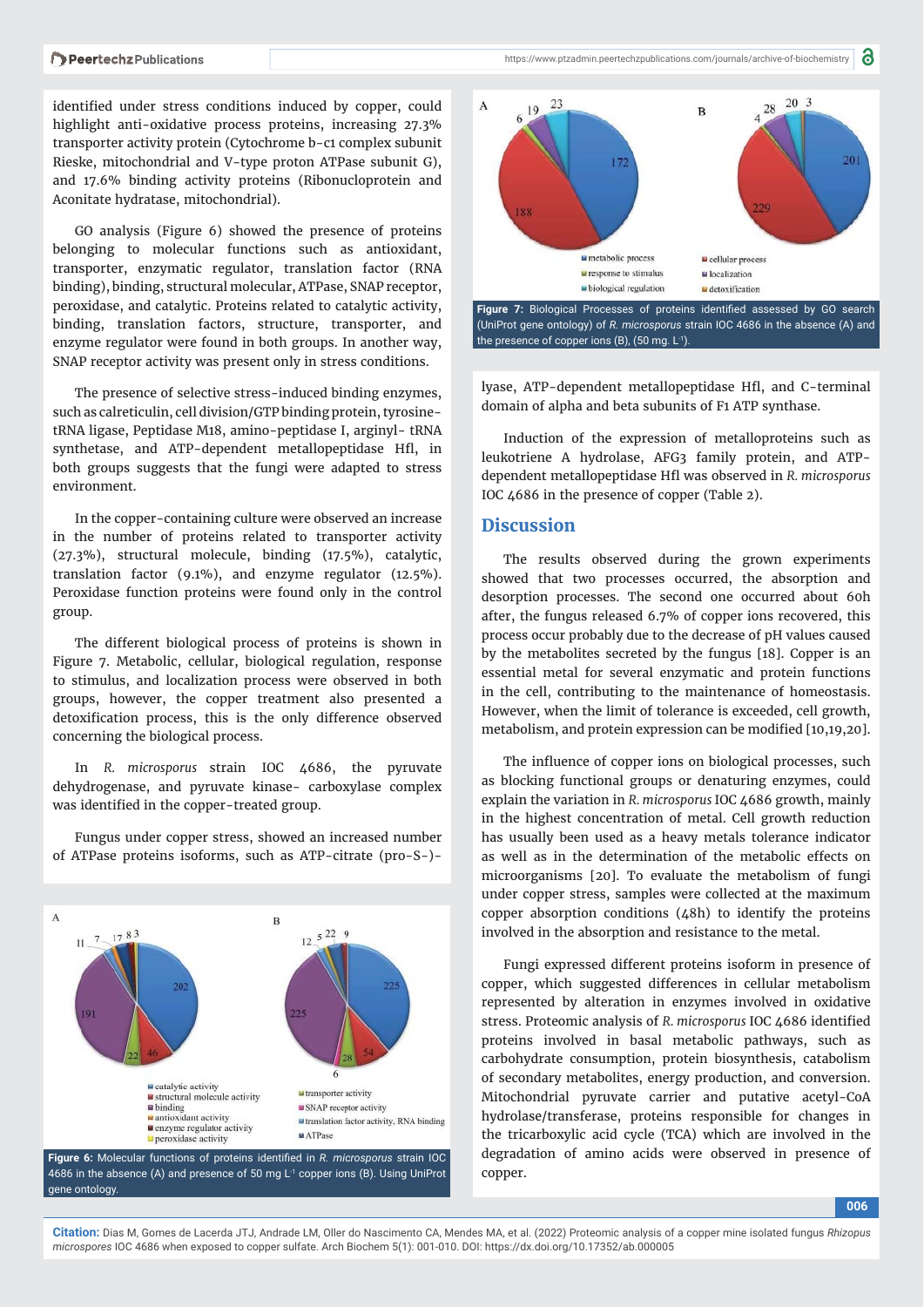| Table 2: Metalloproteins identified in R. microsporus IOC 4686 in the absence ("0" in the "Condition" column) or presence ("1") of Cu <sup>2+</sup> . |  |  |  |  |  |  |
|-------------------------------------------------------------------------------------------------------------------------------------------------------|--|--|--|--|--|--|
|-------------------------------------------------------------------------------------------------------------------------------------------------------|--|--|--|--|--|--|

| Access n°  | <b>Protein</b>                                          | <b>Score</b> | #Peptides      | <b>Classification</b>         | <b>Condition</b> |
|------------|---------------------------------------------------------|--------------|----------------|-------------------------------|------------------|
| A0A1X0S1W9 | Transcription initiation factor TFIID subunit 2         | 11862        |                | Metalloprotease               | (0)              |
| A0A0A1PB24 | Mitochondrial import inner membrane translocase subunit | 13945        | $\overline{2}$ | Chaperone                     | (0)              |
| A0A1X0S1W9 | Transcription initiation factor TFIID subunit 2         | 11862        |                | Metalloprotease               | (0)              |
| A0A1X0RM32 | Peptidase M18, aminopeptidase I                         | 6231         |                | Metalloprotease               | (0)              |
| A0A1X0S9G4 | N(6)-L-threonyl carbamoyladenine synthase               | 5935         |                | Metalloprotease               | (0)              |
| A0A1X0S8L0 | Zincin                                                  | 23161        | $\overline{7}$ | Metalloprotease               | (1)              |
| A0A1X0RX01 | ATP-dependent metallopeptidase Hfl                      | 7174         |                | Metalloprotease               | (1)              |
| A0A1X0RM32 | Peptidase M18, amino-peptidase I                        | 6924         |                | Metalloprotease               | (1)              |
| A0A1X0SD88 | 26S proteasome regulatory subunit RPN11                 | 5813         |                | Metalloprotease               | (1)              |
| A0A1X0SA92 | T-complex protein 1 subunit alpha                       | 12801        |                | Chaperone                     | (1)              |
| A0A0A1P552 | Uncharacterized protein                                 | 4340         |                | Chaperone                     | (1)              |
| A0A1X0RY47 | Superoxide dismutase [Cu-Zn]                            | 18795        | 3              | Superoxide dismutase activity | (1)              |
| A0A1X0S1F7 | Leukotriene A (4) hydrolase                             | 4909         |                | Metalloprotease               | (1)              |
| A0A1X0S6X0 | Creatinase/aminopeptidase                               | 10084        | $\overline{2}$ | Metalloprotease               | (0,1)            |
| A0A1X0RKB1 | CNDP dipeptidase                                        | 22842        | 9              | Metalloprotease               | (0,1)            |
| A0A1X0SF98 | Aminopeptidase                                          | 25326        | 16             | Metalloprotease               | (0,1)            |

To carry out the proteomics studies, we chose to use two different types of digestive enzymes: trypsin and chymotrypsin, since these enzymes breakdown in different amino acid residues, increasing the number of identified proteins, by generating different sets of peptides, improving protein sequence coverage helping the understood of the metabolism involved in the fungi metal recovery.

The results showed that the oxidative stress induced by copper in fungus isolated from the mine environment modified the protein profile. However, there is a lack of knowledge about the genes of *R. microsporus* involved in the absorption of copper in bioremediation processes, in the present work was established that proteins closely related to this process were induced by the presence of copper [21].

The proteomic analysis showed that some proteins related to copper response increased in several isoforms, and it was also observed the presence of proteins, that were not observed in the control (Table 1), these proteins were considered as possible biomarkers present in *R. microspores* which given to the fungus the ability to survive in a harmful environment. These proteins overexpression indicated modification in fungal metabolism as a response to the metal present in the medium.

Copper stress reduced the protein isoforms related to the mitochondrial respiration process in *R. microsporus* IOC 4686. Considering that ATP production is the main function of mitochondria [22], alteration in this function also causes alteration in the expression of NADH, FADH2, and cytochrome (P450, b5, c), since copper ions blocked the enzymes that compose the electron carrier chain. Proteins such as cytochrome P450, malic enzyme, acyl-CoA desaturase, among other proteins with oxidoreductase activity in the presence of NADPH were expressed in the presence of an oxidizing agent [23].

FMN-linked oxidoreductase (FMN) was expressed under copper stress. As the copper ions are blocking the electronic carriers the fungal cells must produce FMN to replace the blocked carrier. Additionally, FMN acts as the protein which maintains the electronic chain of cells, protecting the fungi of the osmotic lysis [10].

In the presence of copper, glycolytic pathway proteins were affected by metal, reducing the formation of ATP and its intermediates [24]. In contrast, proteins related to glycolysis and gluconeogenesis, such as pyruvate kinase and enolase, as well as glutamine synthetase and adenosylhomocysteinase, are proteins associated with the assimilation of copper by the cell, were identified in the absence and presence of copper ions. These proteins are essential to energetic metabolism, present in all organisms, their presence in the group under copper stress indicated that cooper ions inhibit the electronic chain, but they do not affect the ATP production, suggesting that isoforms stress-induced (present in the electronic chain) maintained cell energy production. The synthesis of isoforms allowed the production of pyruvate through the glycolytic pathway helping aerobic respiration activity. All these proteins play an important key role in *R*. *microsporus* strain IOC 4686 fungus homeostasis, being responsible to transport copper across the intracellular and cytoplasmic membrane using ATP [25].

Proteins related to the mitochondrial cytochrome b-c1 complex, which is activated by the Fe-S cofactor in the mitochondria, also participate in the transfer of electrons from ubiquinol to cytochrome during oxidative phosphorylation [22].

The presence of oxidizing agents in the mining environment, in which the fungus was isolated, induced metabolism adaptation. Among the metabolic responses to oxidative stress, the expression of catalases, DnaJ- protein,

**007**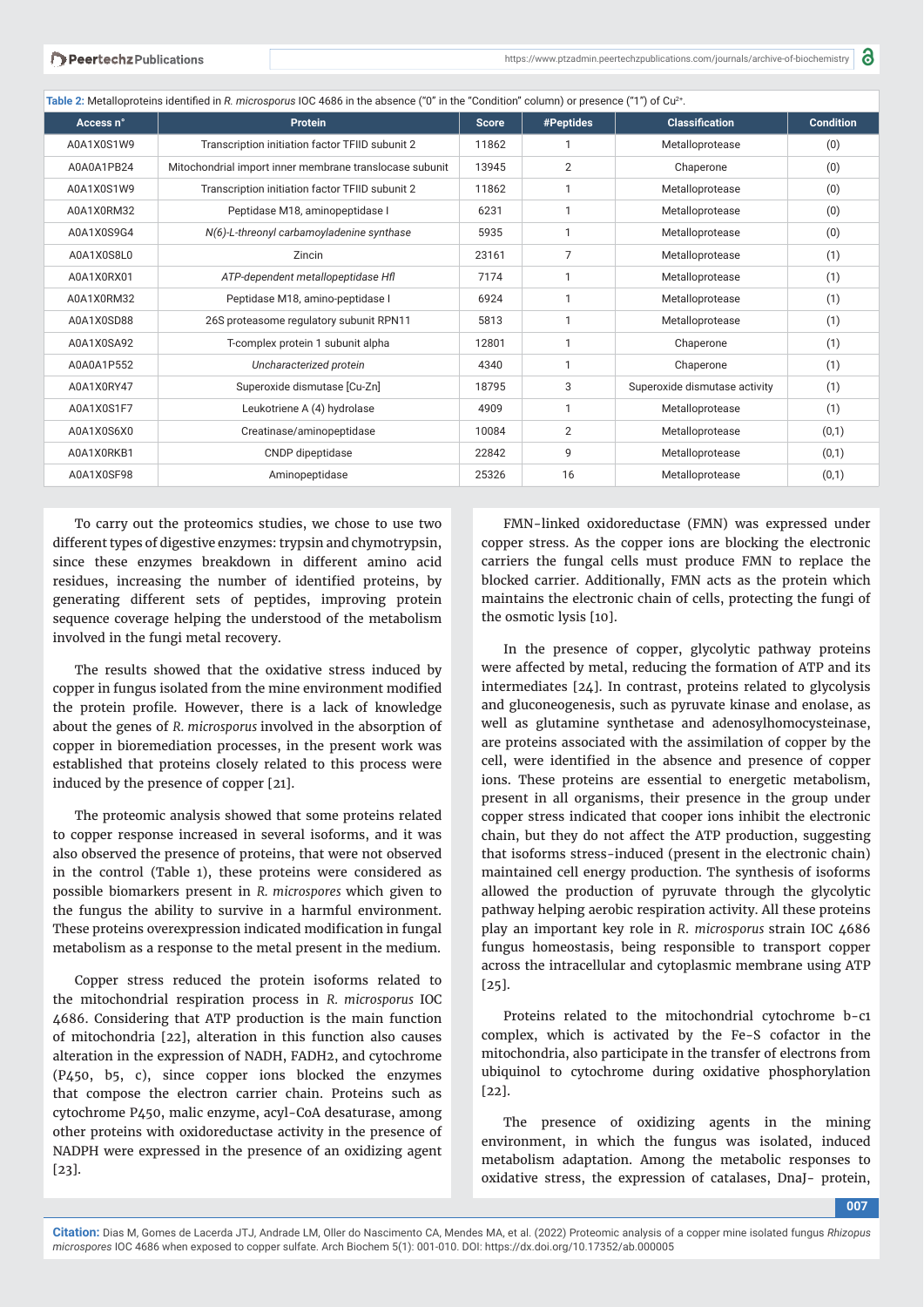toxicity or absorption of the metal.

and ATPase\_ protein (Table 1), which were physiological responses induced by the metal, can be highlighted [26]. It is well known that under copper stress occur reduction in the expression of mitochondrial-related proteins [26]. However, increases in HSPs and catalase proteins were observed, conserving the cell homeostasis. This protein can be expressed or overexpressed under stress conditions, as shown in Table 1. Therefore, proteins identified in the presence of the metal, including binding proteins and cytochromes, led to a new structural composition in the fungal wall [23]. In this way, the expression of HSPs may be responsible for resistance to

Small COPII coat GTPase is related to transmembrane copper transport and cellular copper tolerance (Figure 8). To avoid the oxidant metal effect during the cell depuration process, the copper-binding to SOD is transported until storing Get3, Cox, and HSP (Figure 8). In presence of metal, fungal metabolism showed ATPase/Get3 expression associated with cell uptake of copper ions. HSP protein was described as indicative of increased sensitivity to heat and oxidative stress [27]. Copper treatment increased the isoforms of HSP-7, HSP60, HSP70, and HSP78 proteins compared to control, indicating a metabolic response through HSPs expression, suggesting that copper stress modified the process of cellular modeling and adhesion in *R. microspores.* In another way, the presence of HSP90 only in the copper-treated group was suggested to maintain the protein expression stability. This adaptation is triggered by environmental stress to heat or cell wall damage, activating key transcription factors and intracellular signal transduction proteins [28].

https://www.ptzadmin.peertechzpublications.com/journals/archive-of-biochemistry

Further, Cox protein as a final receptor of transporting metal from membrane to mitochondria was associated with SOD, suggesting that intracellular transport of copper ions was performed to complex Cox-SOD. Copper presence associated with the Cox1 subunit in mitochondria was measured by the copper joint action of the proteins Cox11 and Cox5A [29].

The overexpression of Get3, Cox, and HSP proteins was related to copper concentration in the cells. These proteins support the copper transport (absorption and desorption) between the cell and the environment. The desorption process observed in *R. microsporus* was also observed in *A. niger* IOC 4687 [18].

Therefore, the expression of new isoforms of HSPs in *R*. *microsporus* IOC 4686 suggests a cellular adaptation response to stress caused by exposure to copper. Changes in cell metabolism and metalloproteins expression must be by metal catalytic oxidation, which links divalent ions to a polypeptide chain and generates reactive oxygen species causing damage in adjacent amino acid chains [7,30,31].

Seven metalloproteins were identified in both, control and copper-treated, in the presence of copper, metalloproteins such as ATP-metallopeptidase Hfl, cytochrome P450, methionine aminopeptidase, and cell division protease fish were observed (Table 2, Figure 8). Changes in the metabolic pathways induced by the metals (stress) cause alteration in the cellular activity of the organisms, which results in disorders in cell homeostasis  $[30]$ 

Considering genetic proximity from other species from Rhizopus genera (Figure 1) was observed that *R. oryzea* fungus

**008**



Figure 8: Scheme describing proteins involved in copper transport and absorption during the metal recovery process, highlighting Cox, Get3, COPII and HSP90 identified in cells in presence of copper ions (red spot). Source: Modified from Nevitt [29].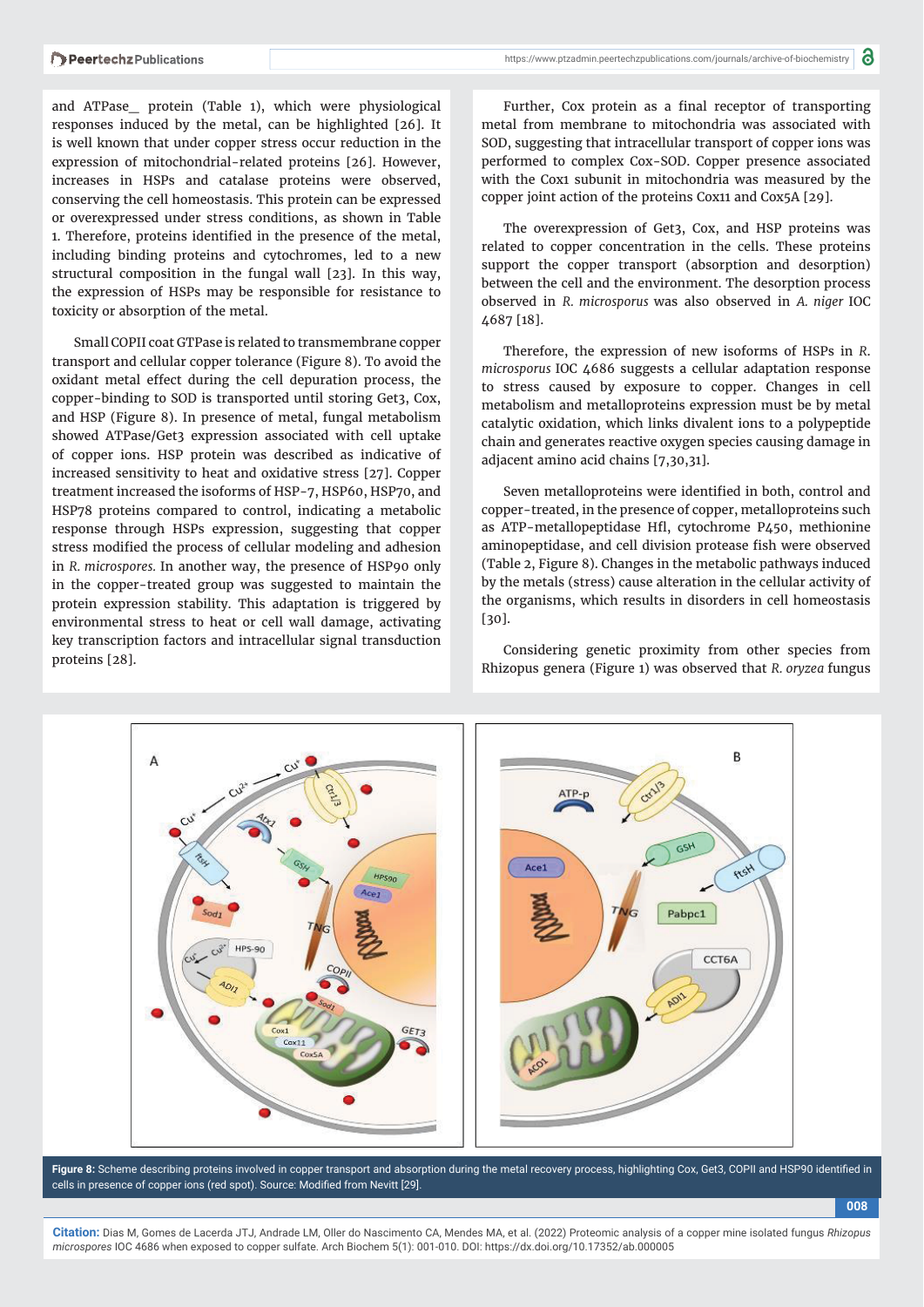in aqueous copper solution removed copper ions by viable and NaOH treated hyphae, being maximum copper loading capacity of the viable and pretreated biomass according to Langmuir isotherm was 19.4 and  $43.7$ mgg<sup>-1</sup>, respectively [32].

In another way, the *R. oryzea* fungi consortium used for bioremediation of metals and dyes of textile industry effluents showed copper ions absorption of  $25$ mgL<sup>-1</sup> [33]. Further, *R. stolonifer* consortium in a medium contaminated by a mixture of Ni, Pb, and Cd showed high uptake efficiency of Pb (541.5mgkg-1) and Ni (501.05mgkg-1) [34]. Despite, copper recovery by *R. microsporus* from solution was not reported, this study showed that maximum copper recovery by IOC 4686 was higher than *R. oryzea* consortium [26]. Thus, intracellular and extracellular proteins conferring to fungus metal sequester and precipitation ability suggest that these fungi could be used for metal recovery from the contaminated environments [8,9].

The copper absorption process by *Rhizopus arrhizus* showed absorption of copper ions (640mgL-1), being weakly influenced by temperature ranging from 4 to 25ºC, and showed directly related metal absorption with biomass concentration [35]. Same fungi specie treated with Cd (II), Pb (II), and Cu (II) ions at different temperatures and pH, showed a maximum absorption concentration of 7.32mgg-1 Cu (II) in 72 h of cultivation at 30ºC and pH 4.5 [36] *R. arrehizus* also was studied in bioremediation processes in different copper concentrations, pH and temperature, showing 97.32% of maximum efficiency in culture containing 100mgL-1 of copper in pH 7.0 and 35°C [37]. Despite reports showing that the pH and temperature influenced metal recovery, this research does not fix temperature and pH, using similar conditions concerning the local sampling environment and attempting to lower bioremediation process costs.

Proteomic analyses of *R. microsporus* IOC 4686 incubated in a copper solution showed an increase in translocation membrane, oxidative molecular reaction, and metal-binding proteins compared to control. P450 was the main protein responsible for conferring resistance to the fungus under stress induced by copper. These proteins involved in the defense mechanism were found in different isoforms in copper-treated samples. Based on these results, *R. microsporus* IOC 4686 has the potential for metal bioremediation with a resistance mechanism capable of neutralizing oxidative stress induced by copper. The purpose of this study was to understand the mechanism of the fungus, *R*. *microporus* to absorb and accumulate metal from contaminated sites. This work was performed only with copper ions, but it could help to understand the physiological changes induced by other metals, such as Cr and Pb.

The Challenge of this work was to understand the changes in the metabolism of *R. microsporus* IOC 4686 induced by copper allowing environmental adaptation.

#### **Author contribution**

MD, ER, CN, and MM conceived and designed research. MD and LA conducted experiments. JL analyzed the data. MD, LA, and MM wrote the manuscript. All authors read and approved the manuscript.

#### **Funding**

This study was supported by a donation from the Brazilian Council of Science of Technological Development INCT. We also thank the FAPESP Proc. 2013/50218-2.

#### **Data availability Sequence**

The datasets generated during and/or analyzed during the current study are available from the corresponding author on reasonable request.

#### **References**

- 1. Ha W, Sevim-Nalkiran H, Zaman AM, Matsuda K, Khasraw M, Nowak AK, Chung L, Baxter RC, McDonald KL. Ibudilast sensitizes glioblastoma to temozolomide by targeting Macrophage Migration Inhibitory Factor (MIF). Sci Rep. 2019 Feb 27;9(1):2905. doi: 10.1038/s41598-019-39427-4. PMID: 30814573; PMCID: PMC6393433.
- 2. Fomina M, Gadd GM, Biosorption: current perspectives on concept, definition and application. Bioresour Technol. 2014 May;160:3-14. doi: 10.1016/j. biortech.2013.12.102. Epub 2014 Jan 3. PMID: 24468322.
- 3. DNPM. Sumário Mineral de 2015. Dep Nac Prod Min. 2020.
- 4. Dias M, Gomes de Lacerda JTJ, Perdigão Cota de Almeida S, de Andrade LM, Oller do Nascimento CA, Rozas EE, Mendes MA. Response mechanism of mine-isolated fungus Aspergillus niger IOC 4687 to copper stress determined by proteomics. Metallomics. 2019 Sep 1;11(9):1558-1566. doi: 10.1039/ c9mt00137a. Epub 2019 Sep 4. PMID: 31482901.
- 5. Andrade LM, Tito CA, Mascarenhas C, Lima FA, Dias M, Andrade CJ, Mendes MA, Nascimento CAO. Chlorella vulgaris phycoremediation at low Cu<sup>+2</sup> contents: Proteomic profiling of microalgal metabolism related to fatty acids and CO<sub>2</sub> fixation. Chemosphere. 2021 Dec;284:131272. doi: 10.1016/j. chemosphere.2021.131272. Epub 2021 Jun 29. PMID: 34323785.
- 6. Pele MA, Montero-Rodriguez D, Rubio-Ribeaux D, Souza AF, Luna MAC, et al. Development and improved selected markers to biosurfactant and bioemulsifier production by Rhizopus strains isolated from Caatinga soil. African J Biotechnol 2018; 17:150-157.
- 7. Irazusta V, Estévez C, Amoroso MJ, de Figueroa LI. Proteomic study of the yeast Rhodotorula mucilaginosa RCL-11 under copper stress. Biometals. 2012 Jun;25(3):517-27. doi: 10.1007/s10534-012-9531-0. Epub 2012 Mar 6. PMID: 22391792.
- 8. De Freitas AC, Escaramboni B, Carvalho AFA, De Lima VMG, De Oliva-Neto P. Production and application of amylases of Rhizopus oryzae and Rhizopus microsporus var. oligosporus from industrial waste in acquisition of glucose. Chem Pap. 2013; 68:442-450.
- 9. Oladipo OG, Awotoye OO, Olayinka A, Bezuidenhout CC, Maboeta MS. Heavy metal tolerance traits of filamentous fungi isolated from gold and gemstone mining sites. Braz J Microbiol. 2018 Jan-Mar;49(1):29-37. doi: 10.1016/j. bjm.2017.06.003. Epub 2017 Aug 8. PMID: 28844883; PMCID: PMC5790576.
- 10. The UniProt Consortium. UniProt: the universal protein knowledgebase. Nucleic Acids Res. 2017 Jan 4;45(D1):D158-D169. doi: 10.1093/nar/gkw1099. Epub 2016 Nov 29. Erratum in: Nucleic Acids Res. 2018 Mar 16;46(5):2699. PMID: 27899622; PMCID: PMC5210571.
- 11. Alves LA, Souza RC, da Silva TM, Watanabe A, Dias M, Mendes MA, Ciamponi AL. Identification of microorganisms in biofluids of individuals with periodontitis and chronic kidney disease using matrix-assisted laser desorption/ionization time-of-flight mass spectrometry. Rapid Commun Mass Spectrom. 2016 May 30;30(10):1228-1232. doi: 10.1002/rcm.7555. PMID: 28328023.
- 12. Küçükgöze G, Alkım C, Yılmaz Ü, Kısakesen Hİ, Gündüz S, Akman S, Çakar ZP. Evolutionary engineering and transcriptomic analysis of nickel-resistant

**009**